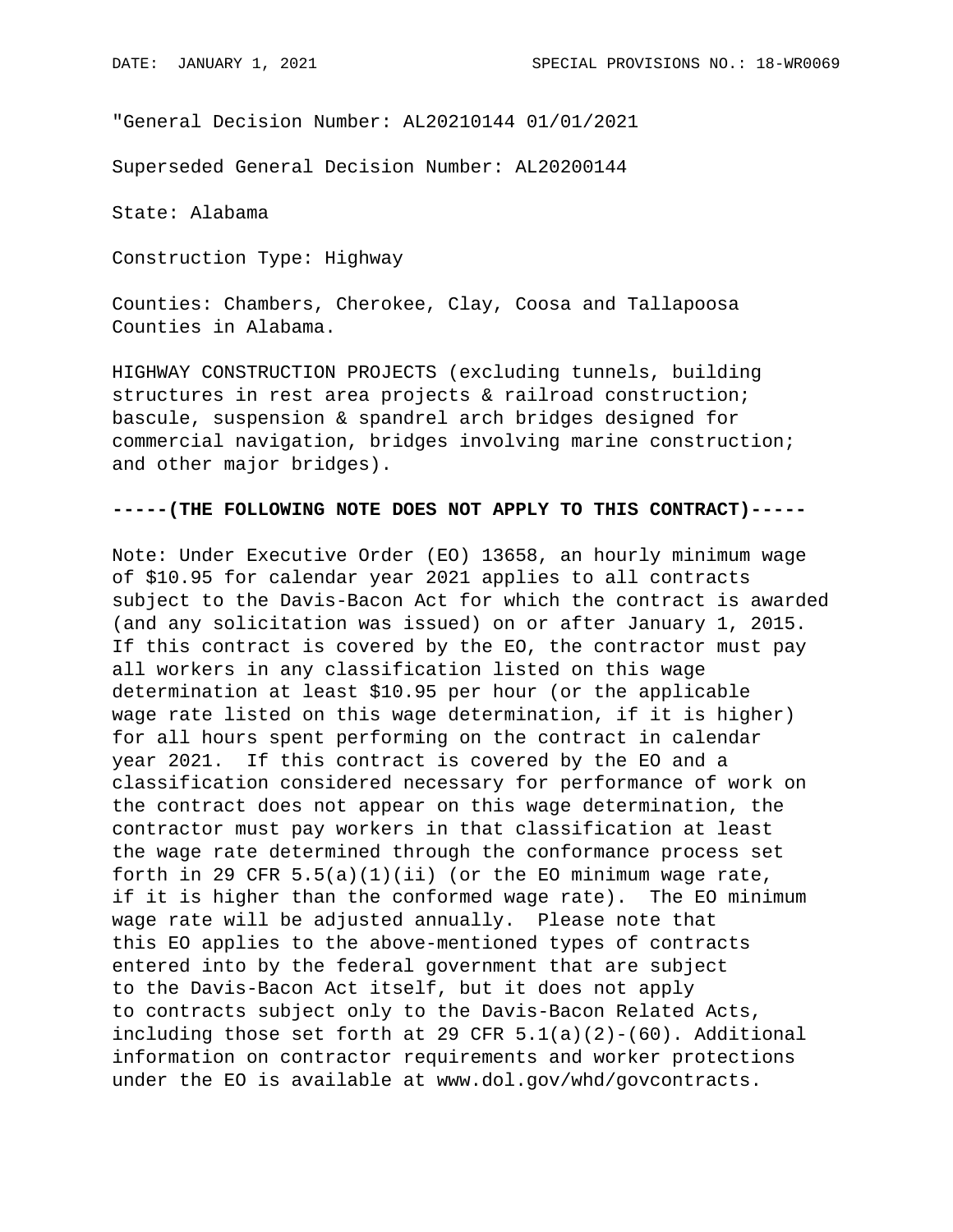Modification Number Publication Date<br>0 01/01/2021 0 01/01/2021

SUAL2019-023 11/13/2019

|                                                                      | Rates | Fringes |
|----------------------------------------------------------------------|-------|---------|
| CEMENT MASON/CONCRETE FINISHER\$ 16.88                               |       | 0.00    |
| ELECTRICIAN\$ 20.41                                                  |       | 7.49    |
| FORM WORKER\$ 15.19                                                  |       | 0.00    |
| HIGHWAY/PARKING LOT STRIPING:<br>Laborer\$ 11.86                     |       | 0.00    |
| HIGHWAY/PARKING LOT STRIPING:<br>Operator (Striping Machine)\$ 19.72 |       | 0.00    |
| IRONWORKER, REINFORCING\$ 16.71                                      |       | 0.00    |
| LABORER GRADE CHECKER\$ 15.89                                        |       | 0.00    |
| LABORER: Asphalt, Includes<br>Raker, Shoveler, Spreader and          |       |         |
| Distributor\$ 12.28                                                  |       | 0.00    |
| LABORER: Common or General\$ 11.52                                   |       | 0.00    |
| LABORER: Mason Tender -                                              |       |         |
| Cement/Concrete\$ 13.32                                              |       | 0.00    |
| LABORER: Erosion Control\$ 10.46                                     |       | 0.00    |
| OPERATOR: Asphalt Spreader\$ 14.87                                   |       | 0.00    |
| OPERATOR:                                                            |       |         |
| Backhoe/Excavator/Trackhoe\$ 16.80                                   |       | 0.00    |
| $\texttt{Broom/Sweeper} \ldots \ldots \ddot{S} 12.50$<br>OPERATOR:   |       | 0.00    |
| Bulldozer\$ $15.32$<br>OPERATOR:                                     |       | 0.00    |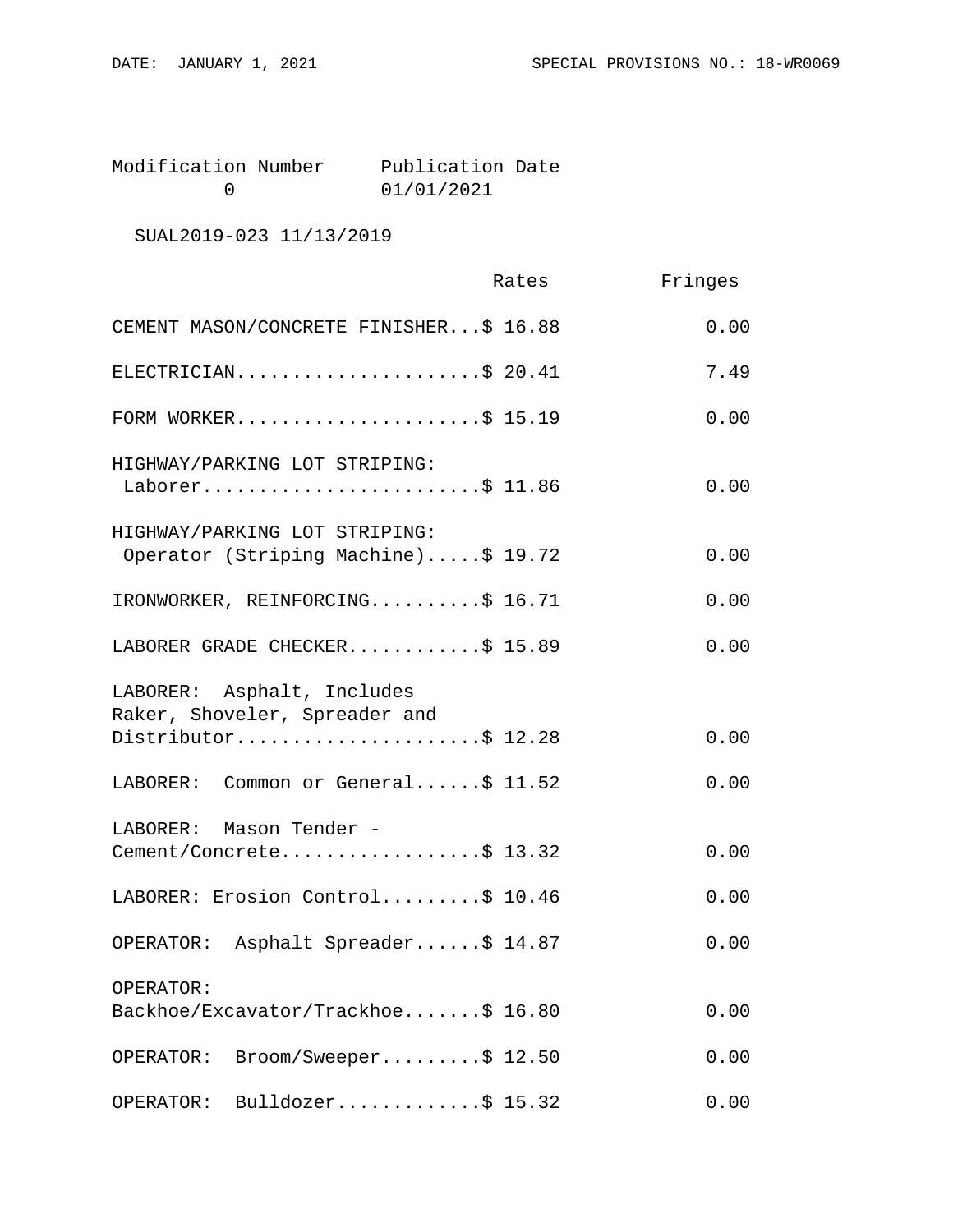|                      | OPERATOR: $Crane$ \$ 24.02          |                    | 0.00 |  |
|----------------------|-------------------------------------|--------------------|------|--|
|                      | OPERATOR: Distributor\$ 15.22       |                    | 0.00 |  |
| OPERATOR:            | $Grader/Blade \ldots$ . \$ 18.16    |                    | 0.00 |  |
| OPERATOR:            | Loader\$ $14.28$                    |                    | 0.00 |  |
| OPERATOR:            | Mechanic\$ 17.37                    |                    | 0.00 |  |
|                      | OPERATOR: Milling Machine\$ 16.51   |                    | 0.00 |  |
|                      | OPERATOR: Paver (Asphalt,           |                    |      |  |
|                      | Aggregate, and Concrete)\$ 16.02    |                    | 0.00 |  |
|                      | OPERATOR: Roller\$ 14.00            |                    | 0.00 |  |
|                      | OPERATOR: Tractor\$ 17.14           |                    | 0.00 |  |
|                      | TRAFFIC CONTROL: Flagger\$ 13.39    |                    | 0.00 |  |
| TRAFFIC CONTROL:     |                                     |                    |      |  |
| Laborer-Cones/       |                                     |                    |      |  |
| Barricades/Barrels - |                                     |                    |      |  |
|                      | Setter/Mover/Sweeper\$ 12.93        |                    | 0.00 |  |
|                      | TRUCK DRIVER: Dump Truck\$ 14.42    |                    | 0.00 |  |
|                      | TRUCK DRIVER: Flatbed Truck\$ 15.72 |                    | 0.00 |  |
|                      | TRUCK DRIVER: Lowboy Truck\$ 15.88  |                    | 0.00 |  |
|                      | TRUCK DRIVER: Water Truck\$ 12.95   |                    | 0.00 |  |
|                      | ___________________________________ | ------------------ |      |  |

WELDERS - Receive rate prescribed for craft performing operation to which welding is incidental.

================================================================

Note: Executive Order (EO) 13706, Establishing Paid Sick Leave for Federal Contractors applies to all contracts subject to the Davis-Bacon Act for which the contract is awarded (and any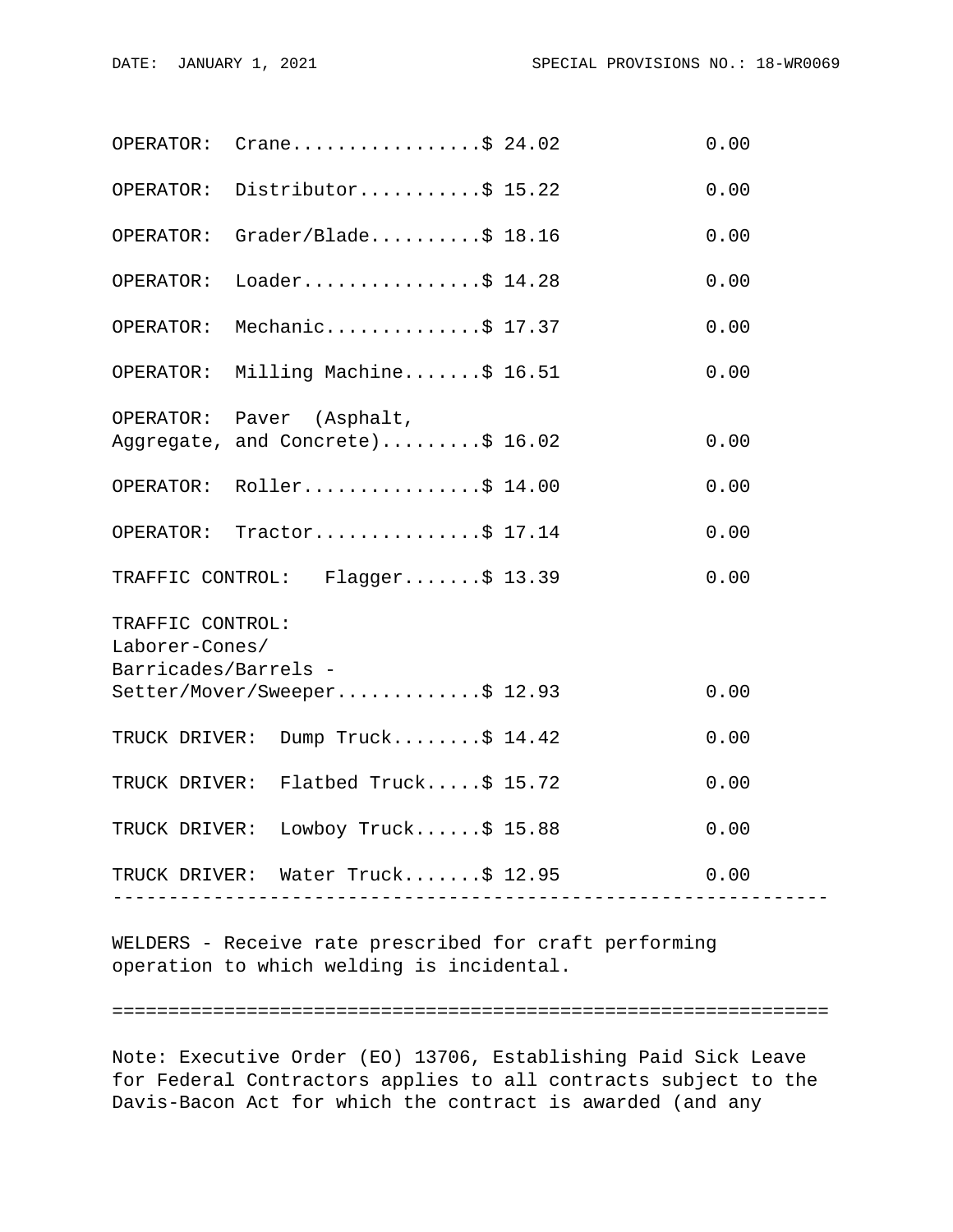solicitation was issued) on or after January 1, 2017. If this contract is covered by the EO, the contractor must provide employees with 1 hour of paid sick leave for every 30 hours they work, up to 56 hours of paid sick leave each year. Employees must be permitted to use paid sick leave for their own illness, injury or other health-related needs, including preventive care; to assist a family member (or person who is like family to the employee) who is ill, injured, or has other health-related needs, including preventive care; or for reasons resulting from, or to assist a family member (or person who is like family to the employee) who is a victim of, domestic violence, sexual assault, or stalking. Additional information on contractor requirements and worker protections under the EO is available at www.dol.gov/whd/govcontracts.

Unlisted classifications needed for work not included within the scope of the classifications listed may be added after award only as provided in the labor standards contract clauses (29CFR 5.5 (a) (1) (ii)).

---------------------------------------------------------------

The body of each wage determination lists the classification and wage rates that have been found to be prevailing for the cited type(s) of construction in the area covered by the wage determination. The classifications are listed in alphabetical order of ""identifiers"" that indicate whether the particular rate is a union rate (current union negotiated rate for local), a survey rate (weighted average rate) or a union average rate (weighted union average rate).

Union Rate Identifiers

A four-letter classification abbreviation identifier enclosed in dotted lines beginning with characters other than ""SU"" or ""UAVG"" denotes that the union classification and rate were prevailing for that classification in the survey. Example: PLUM0198-005 07/01/2014. PLUM is an abbreviation identifier of the union which prevailed in the survey for this classification, which in this example would be Plumbers. 0198 indicates the local union number or district council number where applicable, i.e., Plumbers Local 0198. The next number, 005 in the example, is an internal number used in processing the wage determination. 07/01/2014 is the effective date of the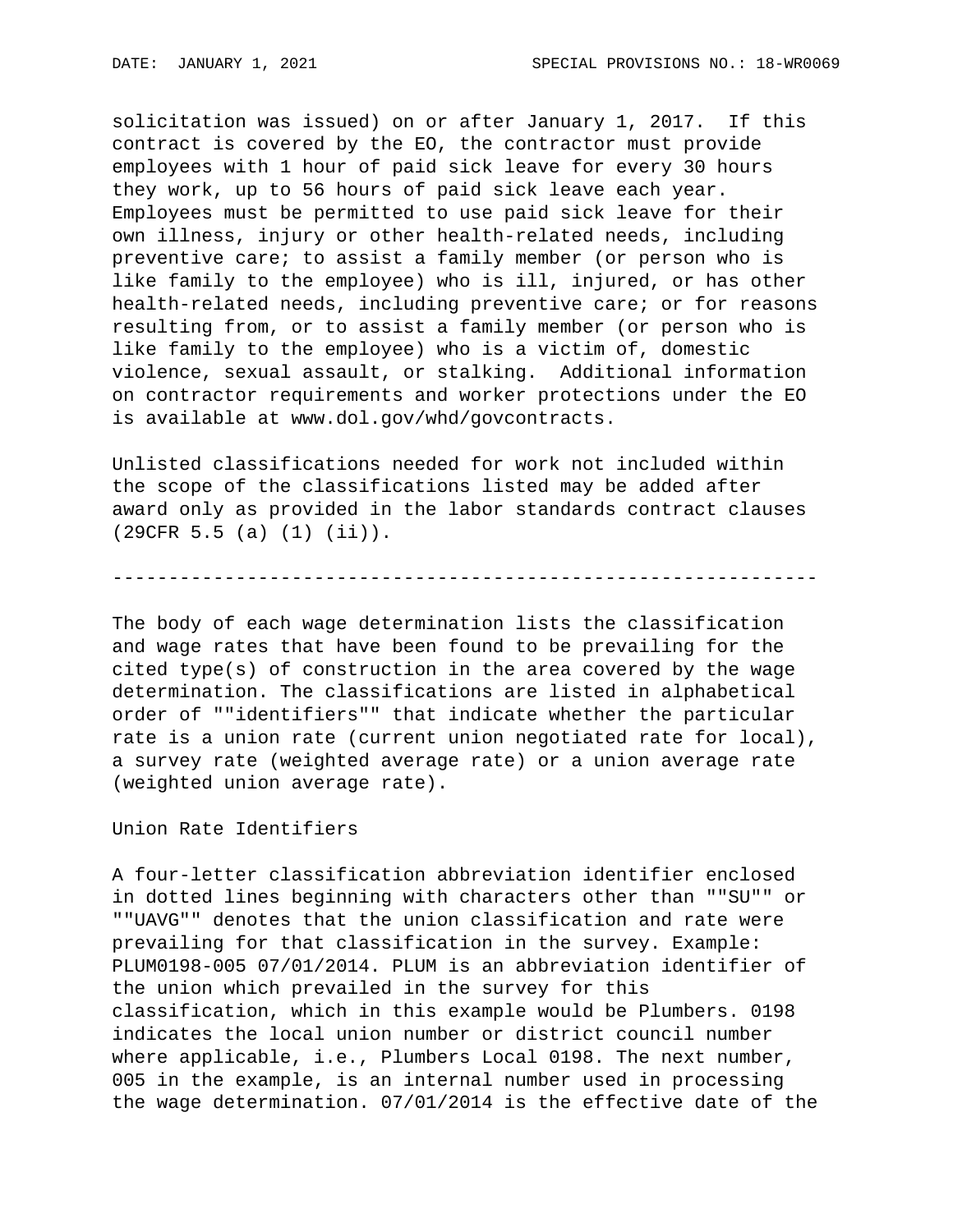most current negotiated rate, which in this example is July 1, 2014.

Union prevailing wage rates are updated to reflect all rate changes in the collective bargaining agreement (CBA) governing this classification and rate.

Survey Rate Identifiers

Classifications listed under the ""SU"" identifier indicate that no one rate prevailed for this classification in the survey and the published rate is derived by computing a weighted average rate based on all the rates reported in the survey for that classification. As this weighted average rate includes all rates reported in the survey, it may include both union and non-union rates. Example: SULA2012-007 5/13/2014. SU indicates the rates are survey rates based on a weighted average calculation of rates and are not majority rates. LA indicates the State of Louisiana. 2012 is the year of survey on which these classifications and rates are based. The next number, 007 in the example, is an internal number used in producing the wage determination. 5/13/2014 indicates the survey completion date for the classifications and rates under that identifier.

Survey wage rates are not updated and remain in effect until a new survey is conducted.

Union Average Rate Identifiers

Classification(s) listed under the UAVG identifier indicate that no single majority rate prevailed for those classifications; however, 100% of the data reported for the classifications was union data. EXAMPLE: UAVG-OH-0010 08/29/2014. UAVG indicates that the rate is a weighted union average rate. OH indicates the state. The next number, 0010 in the example, is an internal number used in producing the wage determination. 08/29/2014 indicates the survey completion date for the classifications and rates under that identifier.

A UAVG rate will be updated once a year, usually in January of each year, to reflect a weighted average of the current negotiated/CBA rate of the union locals from which the rate is based.

----------------------------------------------------------------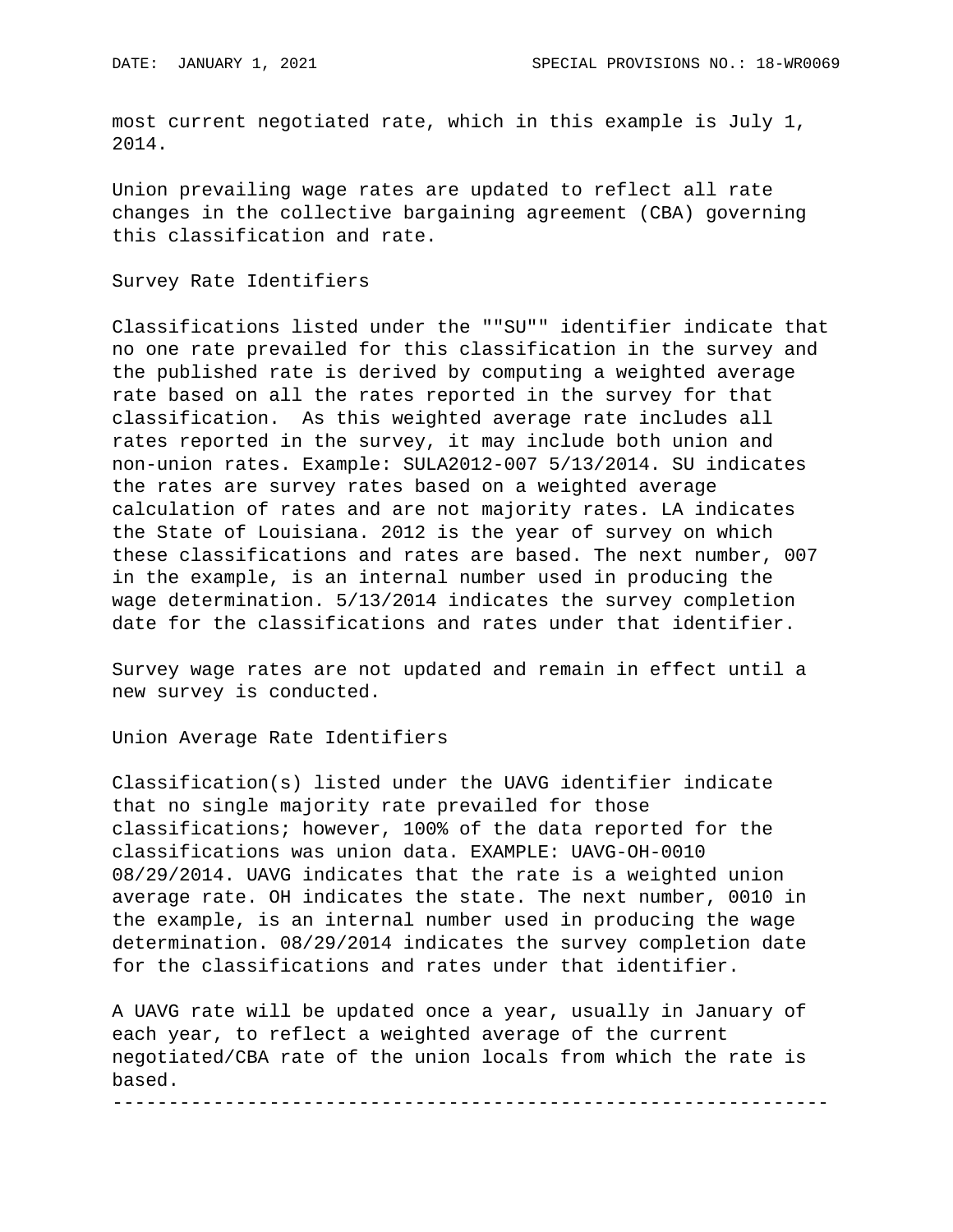## WAGE DETERMINATION APPEALS PROCESS

1.) Has there been an initial decision in the matter? This can be:

- \* an existing published wage determination
- \* a survey underlying a wage determination
- \* a Wage and Hour Division letter setting forth a position on a wage determination matter
- \* a conformance (additional classification and rate) ruling

On survey related matters, initial contact, including requests for summaries of surveys, should be with the Wage and Hour Regional Office for the area in which the survey was conducted because those Regional Offices have responsibility for the Davis-Bacon survey program. If the response from this initial contact is not satisfactory, then the process described in 2.) and 3.) should be followed.

With regard to any other matter not yet ripe for the formal process described here, initial contact should be with the Branch of Construction Wage Determinations. Write to:

> Branch of Construction Wage Determinations Wage and Hour Division U.S. Department of Labor 200 Constitution Avenue, N.W. Washington, DC 20210

2.) If the answer to the question in 1.) is yes, then an interested party (those affected by the action) can request review and reconsideration from the Wage and Hour Administrator (See 29 CFR Part 1.8 and 29 CFR Part 7). Write to:

> Wage and Hour Administrator U.S. Department of Labor 200 Constitution Avenue, N.W. Washington, DC 20210

The request should be accompanied by a full statement of the interested party's position and by any information (wage payment data, project description, area practice material, etc.) that the requestor considers relevant to the issue.